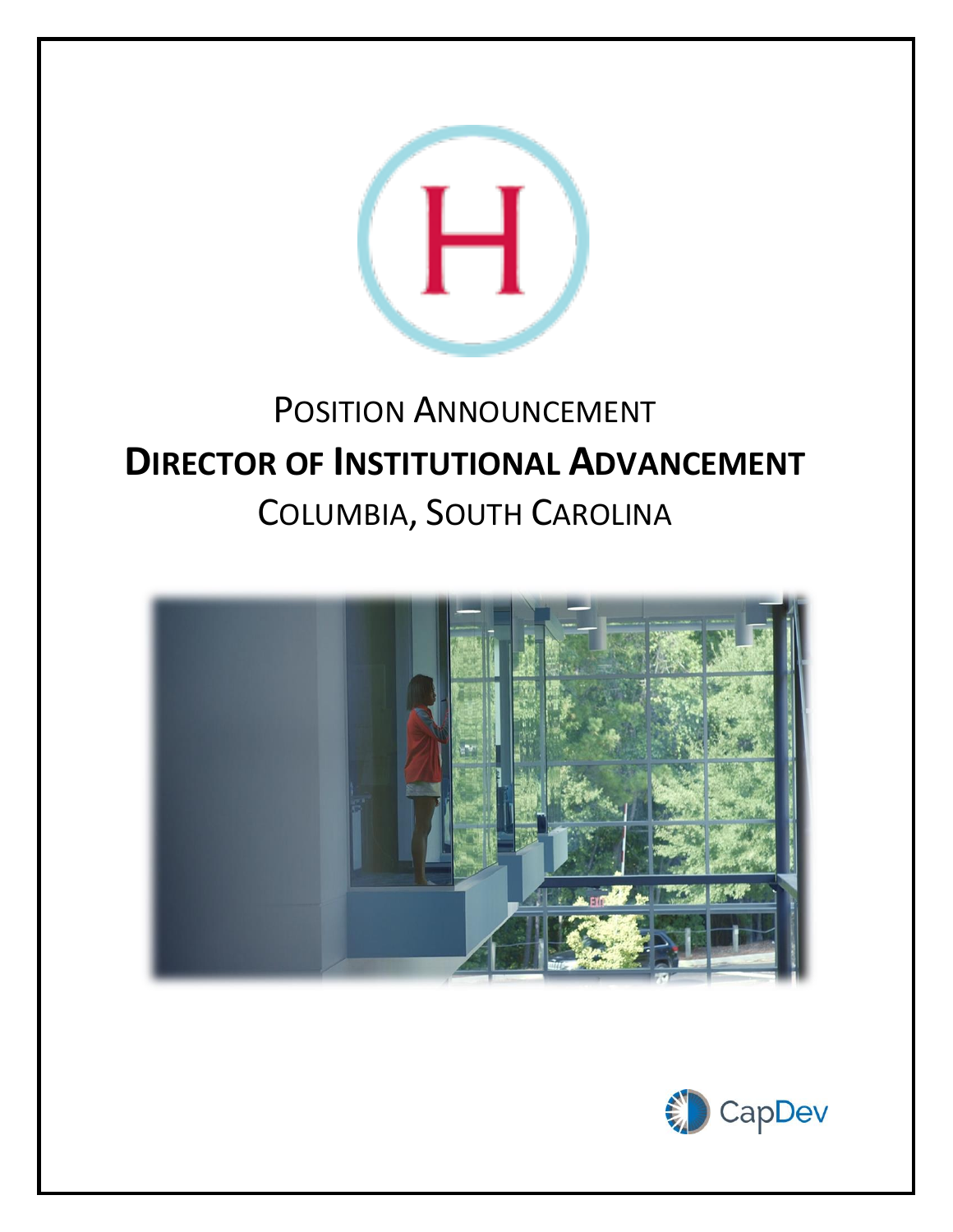## **The Opportunity |** *Hammond School*

Located in Columbia, South Carolina Hammond School is an independent preK-12th grade school who strives to bombard our students with experiential opportunities that connect them with the world to learn from it in new ways – *to think ahead*. The learning takes place on Hammond's 110-acre campus which includes 19 buildings, 85 classrooms, four art studios, three music studios, two dining halls, two gymnasiums, academic enrichment centers, Wonder Lab, and Innovation Center.

The mission of Hammond School is to instill in students a commitment to academic excellence and recognition of individual potential that will contribute to the development of their characters. Hammond School has been recognized as a leading independent school offering an education grounded in the basics but enhanced with opportunities for global learning and



unique learning activities outside the traditional classroom that challenges and builds each student in mind, body and spirit. The school has many Pride [Points,](https://www.hammondschool.org/about/mission-and-philosophy) which include a rigorous academic curriculum, strong global and service emphasis, vibrant and broad focus on the arts, outstanding outdoor education program, and acclaimed athletic performance.

#### **The Community |** *Columbia, South Carolina*

Columbia, South Carolina is a city convenient to mountains and beaches. In just two hours you can be on a beach in Charleston, SC or head the opposite direction two hours toward the upstate and find yourself in the mountains. Sporting News recently recognized Columbia as one of the "Best Sports Cities;" residents love to support their local college teams including the University of South Carolina's Gamecocks. The city also has a more refined side and is home to the Columbia Museum of Art, the SC Philharmonic Orchestra, the Columbia City Ballet, and a myriad of performing arts groups. Columbia

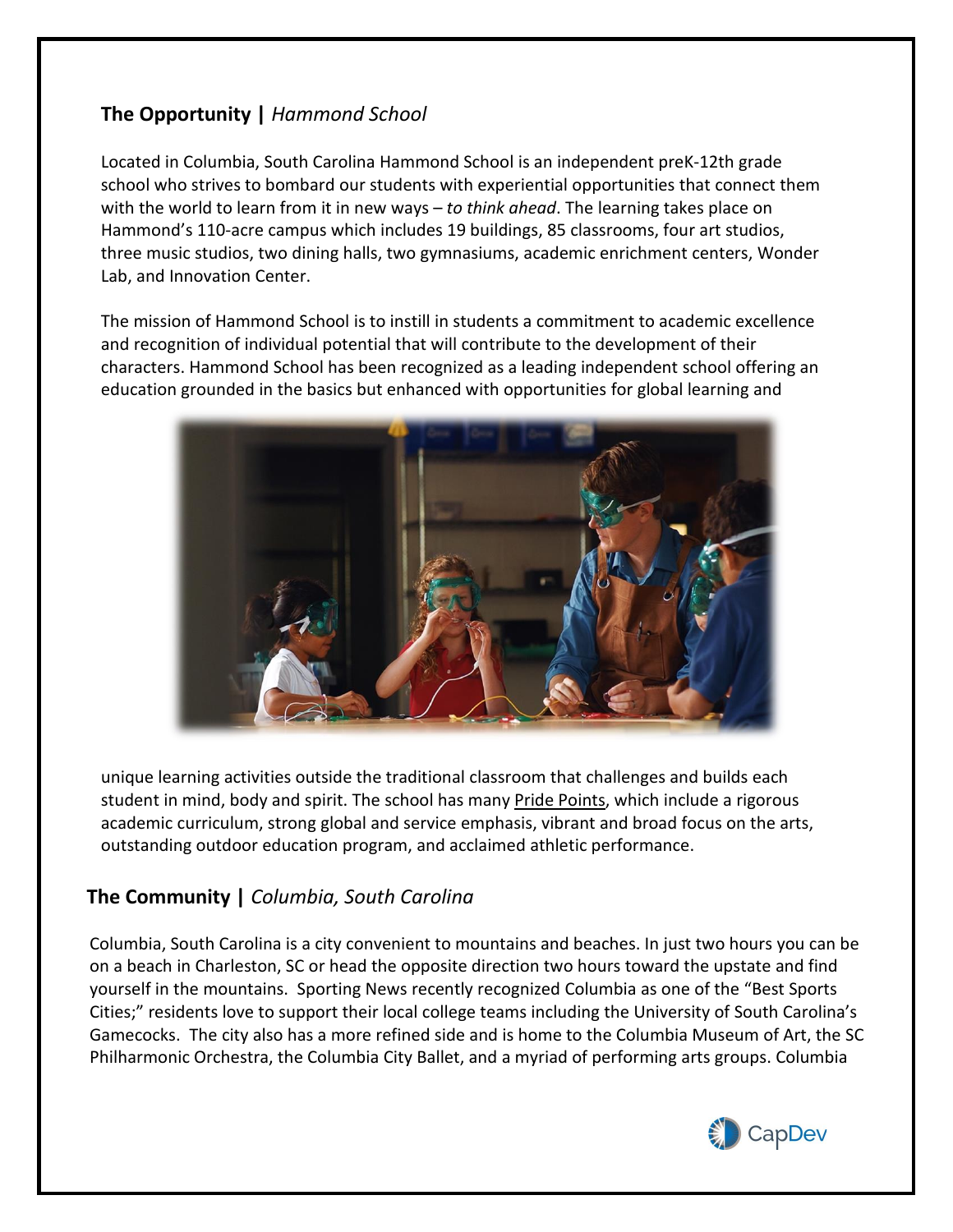has received numerous accolades for its cost of living, climate, job outlook, education, the arts, health care and recreation.

## **Position and Leadership Statement |** *Director of Institutional Advancement*

The Director of Institutional Advancement is responsible for all aspects of fundraising strategic planning and development efforts, including Annual Fund, major gifts, corporate and foundation relations, capital campaign, endowment, planned giving, and alumni and constituent relations. This job is accomplished through the individual's own direct fundraising efforts as well as managing others and effectively leveraging the skills and volunteer contributions of Hammond parents, alumni, Board of Trustee members, and Development office staff.

The Director of Institutional Advancement also oversees Alumni Affairs, social media, and communications. This position reports to the Head of School and is responsible for managing the Development office team.



#### **Essential Duties and Responsibilities**

- Serves as a member of the School's senior administration team and maintains close working relationships with key members of the Board of Trustees and Advancement Committee.
- Develops and oversees fundraising strategies, fundraising plans, and donor relationships, including donor recognition and stewardship.
- Evaluates current fundraising strategies and methods, recommending changes as appropriate.
- Oversees the Annual Fund, major gifts, and other fundraising initiatives to meet or exceed annual development plan income goals.
- Oversees endowment, planned giving, and capital campaign initiatives by cultivating and stewarding relationships with major and prospective donors.
- Makes timely and accurate responses to donor concerns, requests, and gifts.
- Works with the Board of Trustees to reach fundraising goals, to engage the board in fundraising activities, and to identify new funding prospects.
- Prepares solicitation materials, recruits and trains volunteers, and educates internal stakeholders about fundraising.
- Negotiates gifts and gift agreements and oversees the gift acknowledgement process.